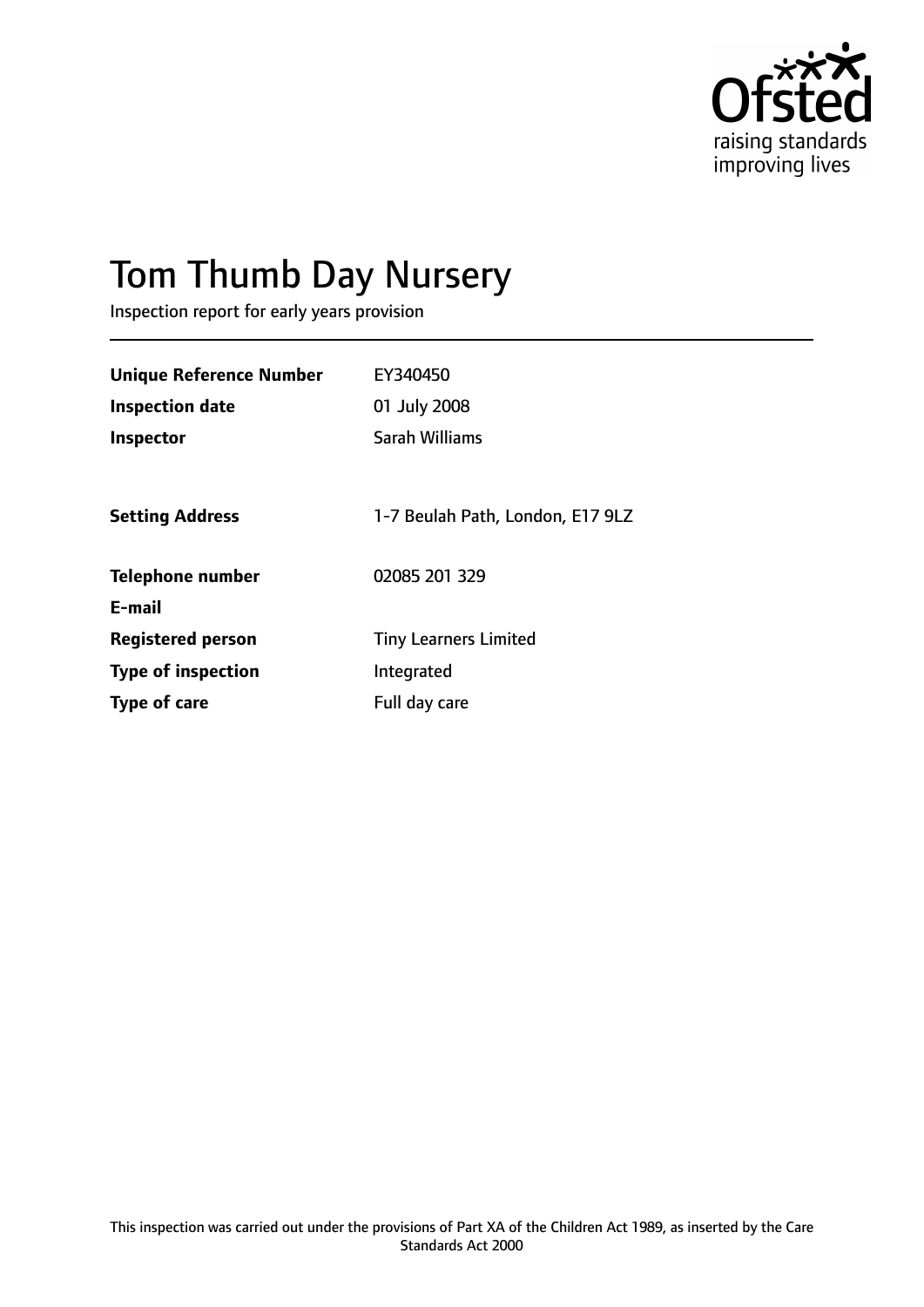#### **ABOUT THIS INSPECTION**

The purpose of this inspection is to assure government, parents and the public of the quality of childcare and, if applicable, of nursery education. The inspection was carried out under Part XA Children Act 1989 as introduced by the Care Standards Act 2000 and, where nursery education is provided, under Schedule 26 of the School Standards and Framework Act 1998.

This report details the main strengths and any areas for improvement identified during the inspection. The judgements included in the report are made in relation to the outcomes for children set out in the Children Act 2004; the National Standards for under 8s day care and childminding; and, where nursery education is provided, the *Curriculum guidance for the foundation stage.*

The report includes information on any complaints about the childcare provision which Ofsted has received since the last inspection or registration or 1 April 2004 whichever is the later.

#### **The key inspection judgements and what they mean**

*Outstanding: this aspect of the provision is of exceptionally high quality Good: this aspect of the provision is strong Satisfactory: this aspect of the provision is sound Inadequate: this aspect of the provision is not good enough*

For more information about early years inspections, please see the booklet *Are you ready for your inspection?* which is available from Ofsted's website: *www.ofsted.gov.uk.*

## **THE QUALITY AND STANDARDS OF THE CARE AND NURSERY EDUCATION**

On the basis of the evidence collected on this inspection:

The quality and standards of the care are satisfactory. The registered person meets the National Standards for under 8s day care and childminding.

The quality and standards of the nursery education are satisfactory.

## **WHAT SORT OF SETTING IS IT?**

Tom Thumb Nursery opened in 2008 following a change of ownership. It is one of two nurseries owned and run by Tiny Learners Ltd. The provision operates from a purpose-built nursery building and is situated in the Walthamstow village area of the London borough of Waltham Forest.

There are currently 42 children on roll, of whom 23 are in receipt of nursery funding. The nursery opens from Monday to Friday from 08:00 to 18:00 all year round. The nursery supports children with learning difficulties and/or disabilities and those who speak English as an additional language. Children have access to a secure, enclosed outdoor play area.

The provision employs eight staff of whom over half are qualified to Level two or above.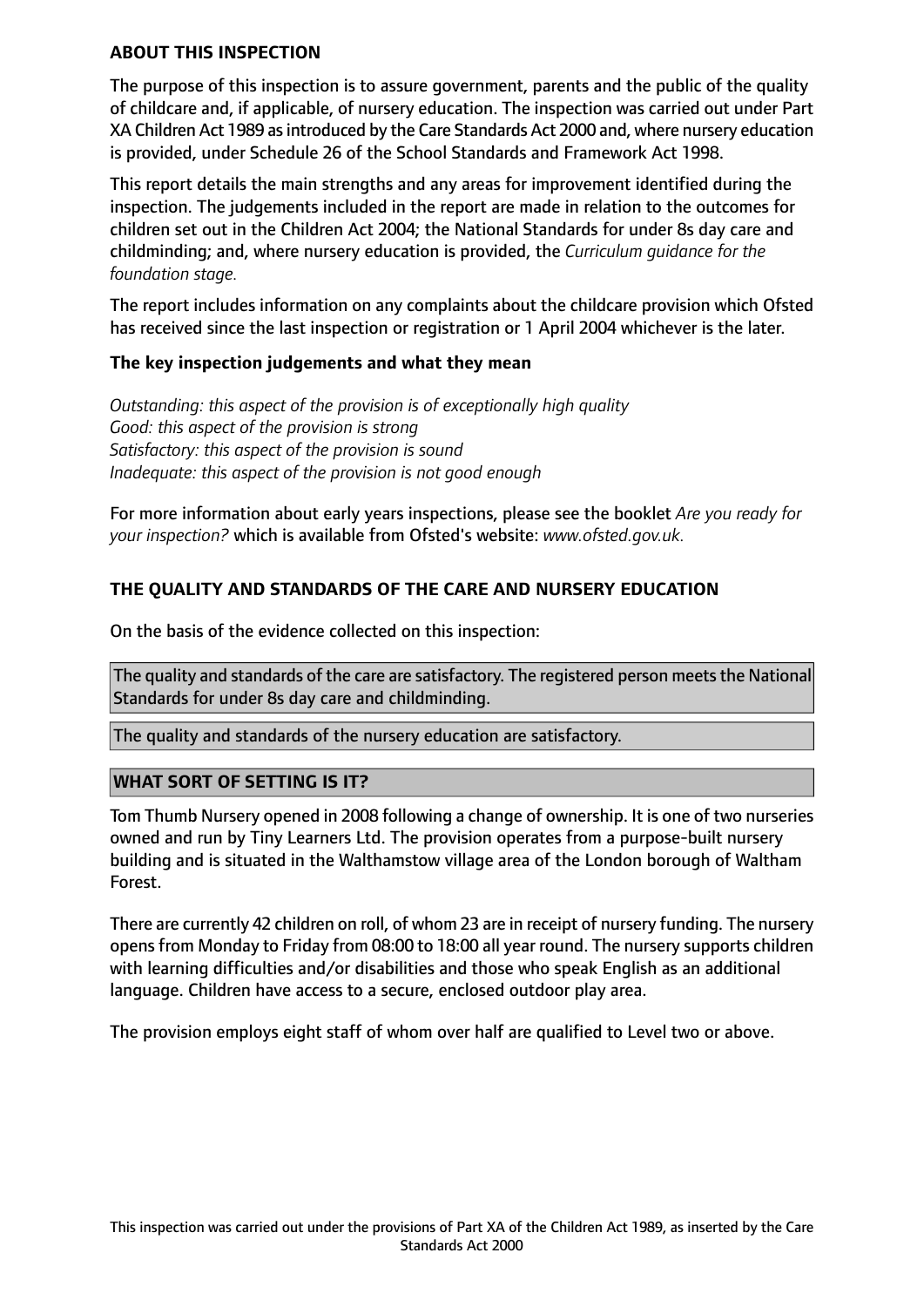#### **Helping children to be healthy**

The provision is satisfactory.

Children's health is promoted at the setting as they follow procedures such as hand washing designed to help children learn about preventing the spread of germs. Children are reminded to use soap and to dry their hands after washing. However, some aspects of health and hygiene in the bathroom, such as the bin with its lid missing and the damaged areas of wood near the sinks, are a potential health risk to children. Children can take and use a tissue when they need one. Nappy changing routines include the use of gloves and antibacterial spray to keep areas clean and fresh. Staff are vigilant and consider children's safety whilst enjoying the sunshine: they are encouraged to apply sun cream and wear a sun hat. Children are kept in the shade when the sun is very strong: shelters and sunshades are effective in creating shady areas.

Children receive appropriate care when they have minor injuries or accidents. All staff are trained to administer first aid and a record is kept of any accidents signed by a parent or carer. Children requiring prescribed medication have the dose and time recorded, but currently these records are not confidential. There is no parental consent on record for staff to seek emergency medical advice or treatment: this potentially compromises children's health as they may need to be seen quickly if they are taken ill. Children who are sick or ill are not permitted to attend and parents are advised of suitable exclusion times for different conditions, in order to protect othersfrom the risk of infection. Those who become poorly whilst attending are kept comfortable until they can be collected by a parent or carer.

Children enjoy a healthy diet of freshly prepared meals and snacks with a strong emphasis on fresh, healthy ingredients. Breakfast is served once most children have arrived and is a social occasion when children can chat to staff as they eat their cereal with milk. At lunchtime they have a cooked meal consisting of a main course and a dessert, usually fresh fruit, served appealingly. Children are encouraged to serve themselves and can have extra helpings if they wish. All dietary needs and preferences are considered and children are introduced to new tastes and flavours with seasonal produce and multicultural-inspired dishes.

Children are able to develop their physical skills well. They have periods of free access to the safe outdoor area which is well-equipped with fixed play equipment, wheeled toys and small equipment such as balls and larger construction toys. They are very competent at moving around safely and skilfully, showing regard for space and avoiding collisions. Younger children enjoy the ball pond whilst older children are independent at the sand tray or spray painting a large wall artwork. Children enjoy water play, placed at ground level to allow babiesto join in, gleefully splashing and feeling the bubbles. Children learn to use tools such as cutlery, scissors and glue sticks. They enjoy brushing and styling hair in the role play hairdressers.

## **Protecting children from harm or neglect and helping them stay safe**

The provision is satisfactory.

Children and parents are greeted on arrival and warmly welcomed at the setting. Staff make a point of talking to all parents as they deliver the children and allow them time to be settled if needed. The entrance area has notice boards with information and policies displayed for parents. There is a useful buggy store under cover so parents can leave a pushchair safely and securely. The nursery environment is bright and airy with good ventilation from the doors and windows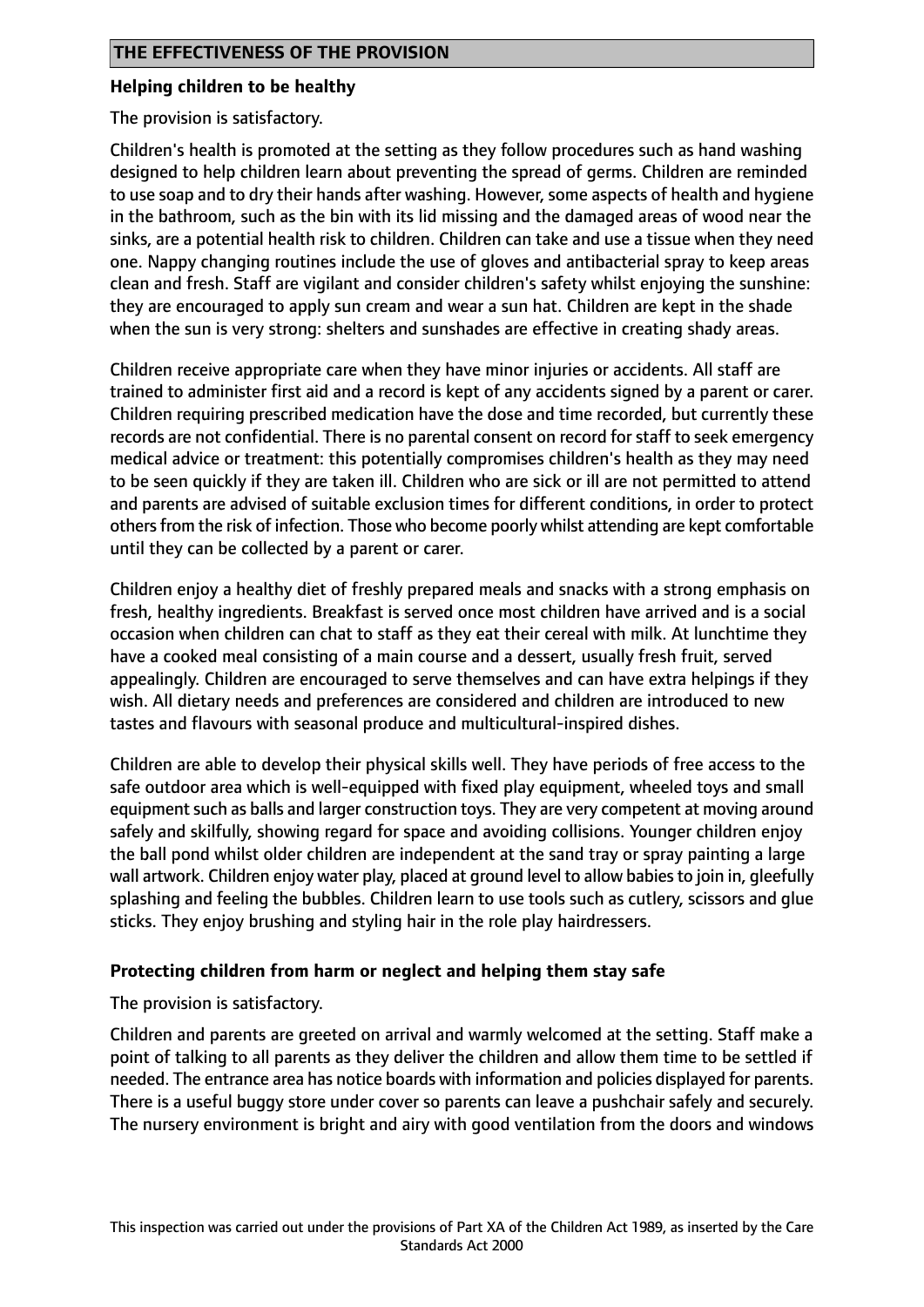opening on to the outside area. However, doors are not secured back when open and are a potential hazard to little fingers.

Resources are generally well-organised, labelled and stored at child level so they can access them independently. However, an unsecured cupboard in the baby room has unsuitable items and materials such as paints which are accessible to any child using the room and is a potential hazard. Children are competent when moving about and are reminded to keep themselves safe when getting chairs, toys and equipment. At lunchtime the present arrangement involves the cook and other staff making a large number of trips between the kitchen and care rooms with hot food, drinks and plates being carried back and forth: potentially a hazard to children who may be moving about.

Children are secure and unable to leave the setting unseen. They are only released into the care of a known adult: if this is not the parent or usual named contact special permission in advance is sought. Children practise regular fire drills so they know what to do in the event of an emergency evacuation. If they leave the premises to go on a planned outing, such as to the music and movement sessions or the toy library, written consent is sought from parents and staff ratios are carefully considered to ensure children's safety.

Children are protected from harm or neglect as staff have attended training with regard to safeguarding issues. They are confident in referring any concerns to ensure children and families receive appropriate support, whilst recognising that children's welfare is paramount. Parents can see the child protection policy and are made aware of the group's responsibilities.

## **Helping children achieve well and enjoy what they do**

The provision is satisfactory.

The younger children are cared for, and have activities provided for them, based on the guidance contained within the 'Birth to three matters' framework. This takes account of their needs and developmental stages and ensures they have access to suitable, safe equipment and resources to help them make all round progress. Staff are very respectful when talking to the children and helping them with day-to-day needs and personal care, ensuring that self-esteem remains intact and praising them for their positive behaviour and effort. The children enjoy the free-flow play between the indoor and outdoor environment and show their independence by playing happily with the toys and resources available to them.

## Nursery Education

The quality of teaching and learning is satisfactory. Children aged three and above have an educational programme based on the Foundation Stage and designed to help the make progress through the stepping stones and towards the early learning goals. Staff have a satisfactory understanding of how to plan and deliver activities and base their planning on the provision of choice for children and free-flow play. This does give children the opportunity to be independent and make decisions, however, there is limited challenge as the observations of children fail to include what children need to do next to progress their learning.

Children have access to mark-making materials and equipment, but the presentation of these does not always encourage writing for different purposes. The children use a name card to self-register when they first arrive, but staff fail to make use of further opportunities during routines and play times to encourage children to recognise and write their own names, for example when naming work. Children listen well and can follow instructions, for example to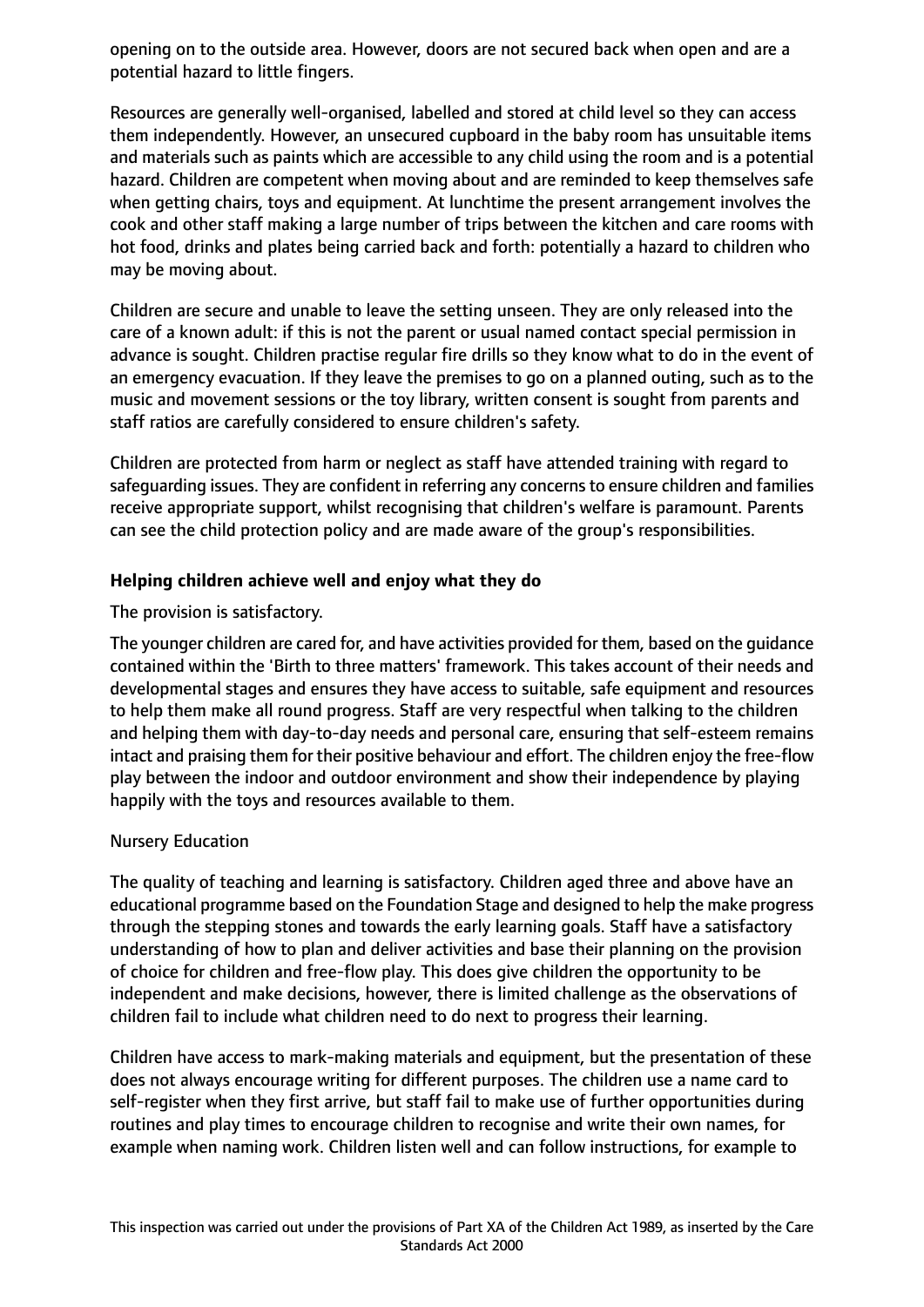tidy up at changeover times. Some children attend French classes which enhances their listening and responding skills and adds another dimension to language development. Children can use the nursery books for pleasure and to find information. Group story times allow them to hear and join in with favourite stories and develop a love of story language.

Children count to 10 and beyond and are encouraged to use their calculation skills as they lay the table for lunch each day. Sand and water play provide the opportunity to learn about weight and capacity as they fill and empty containers, however, in some cases the presentation of the resources and the lack of focused planning results in limited learning and challenge in these basic activities. Children enjoy construction kits to build models and explore shapes and colours. Routines teach children about patterns and what they should expect next.

Children's knowledge and understanding of the world is enhanced by first-hand experiences as they explore and investigate materials and textures. The garden has growing spaces and sensory areas such as the herb garden. Children can dig and plant seeds, helping them with an understanding of life cycles and the needs of living things. They create collages using various items with different textures and enjoy squirting paint to see what effects they can achieve. Play technology in the role play area helps children make sense of the things they see in use in their homes and a digital camera records what they do, for recall and future reference. Children leave the setting to visit the toy library and go to the parks and playgrounds nearby, giving them an insight into the local area.

Children enjoy creative activities, both free and guided. Their artwork, such as the butterfly paintings and their names in glitter and paint, is used to decorate the nursery. They have use of musical instruments to learn about sounds and rhythm. Some children attend drama sessions with a specialist teacher. Children taste food from different cultures as they celebrate festivals. They talk about their likes and dislikes at lunchtime as new foods are introduced. Children become absorbed in role play and have costumes and props to recreate domestic scenes and try out new roles.

## **Helping children make a positive contribution**

The provision is good.

Children's individual needs are well known to staff, which enables them to provide appropriate care based on their requirements. The registration forms provide emergency contacts and detail the children's medical and dietary needs. Children are happy and settled at the nursery and enjoy playing and socialising with their peers and the staff in the generally relaxed family atmosphere. All children are included and made welcome: toddlers and pre-schoolers mix well together when playing outside, teaching them tolerance and co-operation for one another's differences. Children have plenty of opportunities to move about freely and choose what they would like to play with and do. This works particularly well when they have access to the outside area and can take equipment from the undercover play area or use the toys and activities set out for them by staff.

The nursery is fortunate in welcoming children and staff from a variety of cultural and religious backgrounds. They celebrate many festivals and cultural events and enjoy the richness of the cultural diversity this provides. Lively, world music provides an uplifting soundtrack whilst the children play and adds to the atmosphere of harmony and fun. Resources and images include children and families from many and varied cultures so creating a climate of understanding and acceptance. Children's spiritual, moral, social and cultural development is fostered.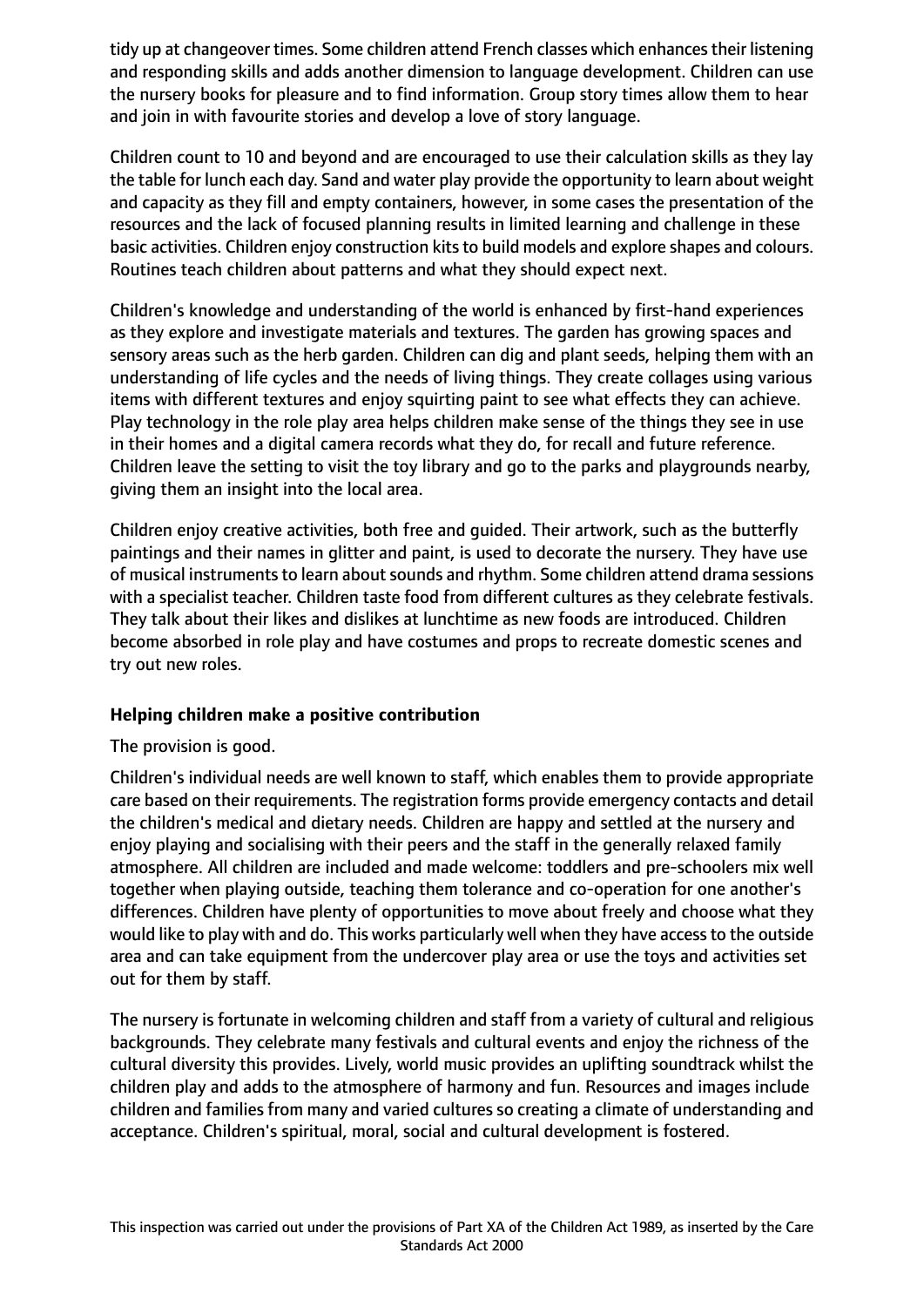Babies have a separate base room so they can play quietly and uninterruptedly with one another and the staff, but are given the opportunity to mix with the older children at different times. This increases their confidence and social development and provides variety and stimulation. Babies receive very warm and positive interaction from the staff caring for them, showing a good understanding of their developmental needs. They are chatted to and helped to enjoy the toys and activities, such as water play and building with blocks: lots of laughter and fun make the babies feel happy and well cared for. A cuddle, and being held close when settling down for a nap is soothing and ensures a peaceful sleep. Their food needs and personal care routines are managed by their key worker, building positive relationships and making sure parents are kept informed on a day-to-day basis.

Toddlers too have their own base room and enjoy a circle time that is fun and happy. After lunch the room is prepared with floor mats for those who wish to sleep, with dimmed lighting and soft music to aid the calm ambience. During play times they have free access to outdoors and mix freely with the other age groups, again with a positive effect on their social development and confidence building. Staff make observations and record what they see the children doing, compiling a record that can be shared with parents if they wish.

Children needing additional support for any learning difficulties and/or disabilities are supported from within the nursery with outside professional help as required. Parents are always included in any individual learning plans and regular reviews to assess progress made. All children are included and those who have English as an additional language are supported to ensure they can take a full part in all activities. Staff report that children make good progress in language development as they play with their peers.

Children's behaviour is good. They respond positively to the consistent management by staff, who understand children's varying developmental stages and adjust their expectations accordingly. They are helped to understand how their behaviour affects others and learn to share and take turns with equipment and staff's time and attention. Children develop the confidence to ask for help when they need it, for example at lunch time or when using the bathroom. Staff are unfailingly cheerful and responsive, whilst helping children follow routines such as washing their hands and helping to tidy up.

The partnership with parents is satisfactory. Parents are welcomed and have information provided for them on the notice boards and various posters in the nursery. They have the opportunity to become involved with their child's education as they can chat to staff each day. However, the current system of observations and recording children's achievements lacks evaluation and does not feed into what the next stages of learning might be, so is of limited value. Staff are approachable and friendly and value their conversations with parents to help them care for the children appropriately.

## **Organisation**

The organisation is satisfactory.

Children are cared for by staff who have undergone checks and vetting procedures to ensure their suitability to be in contact with children. Suitably robust recruitment procedures are in place and new staff have an induction programme to ensure they understand their roles and responsibilities and day-to-day operation of the nursery.

The nursery is generally well-organised and the premises and resources are used to the advantage of the children attending. The daily attendance register shows children and staff present: staff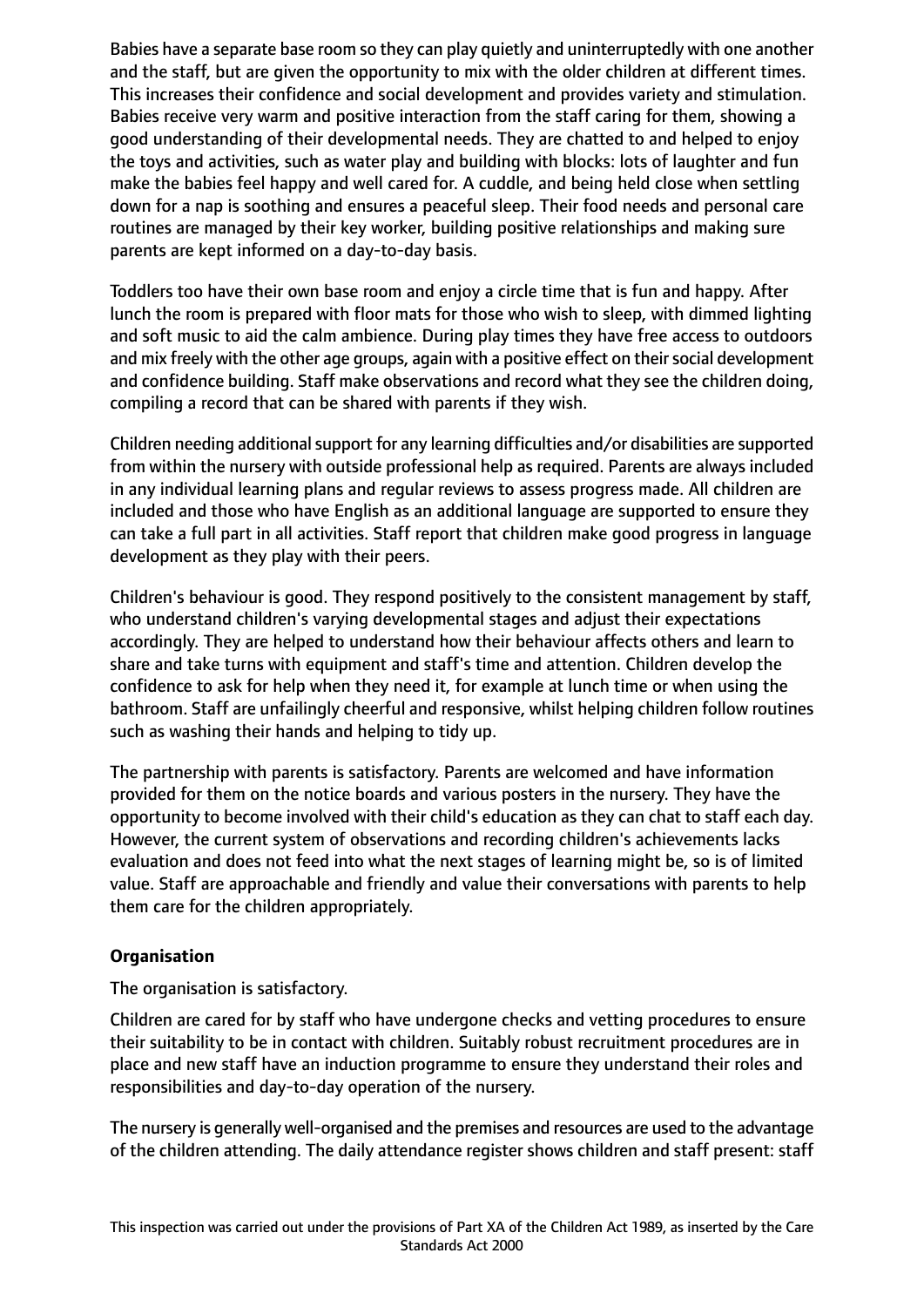rotas ensure that ratios are met and breaks are covered, so children are always in the care of suitable adults.

Most paperwork and documentation to support children's care and welfare isin place, but there are some omissions, such as the consent to seek medical advice or treatment which are lacking, potentially compromising children's welfare.

Leadership and management is satisfactory. The staff team is led by an experienced manager who follows an ethos of child-centred and homely provision. Staff are encouraged to attend training to keep abreast of changes to child care and education but report that they cannot always attend courses due to limited availability. Support from the local authority is welcomed and staff are keen to act on advice and ideas to improve the setting and raise standards.

There is some awareness of strengths and weaknesses at the setting but there is no real action plan in place to address issues or prioritise changes to the premises which would enhance and benefit the learning environment. The educational programme focuses on children's choice and free access to toys and play materials, which is a positive approach and builds children's confidence and independence. However, lack of regular, in-depth monitoring of the educational provision and guidance for staff delivering the Foundation Stage means there is limited challenge to children to help them achieve to the best of their potential. The system of written observations is not well-understood so does not help to plan for children's individual learning and development.

Overall, children's needs are met.

#### **Improvements since the last inspection**

Not applicable as this is the first inspection since registration.

## **Complaints since the last inspection**

Since registration there have been no complaints made to Ofsted that required the provider or Ofsted to take any action in order to meet the National Standards. The provider is required to keep a record of complaints made by parents, which they can see on request. The complaints record may contain complaints other than those made to Ofsted.

## **THE QUALITY AND STANDARDS OF THE CARE AND NURSERY EDUCATION**

On the basis of the evidence collected on this inspection:

The quality and standards of the care are satisfactory. The registered person meets the National Standards for under 8s day care and childminding.

The quality and standards of the nursery education are satisfactory.

## **WHAT MUST BE DONE TO SECURE FUTURE IMPROVEMENT?**

#### **The quality and standards of the care**

To improve the quality and standards of care further the registered person should take account of the following recommendation(s):